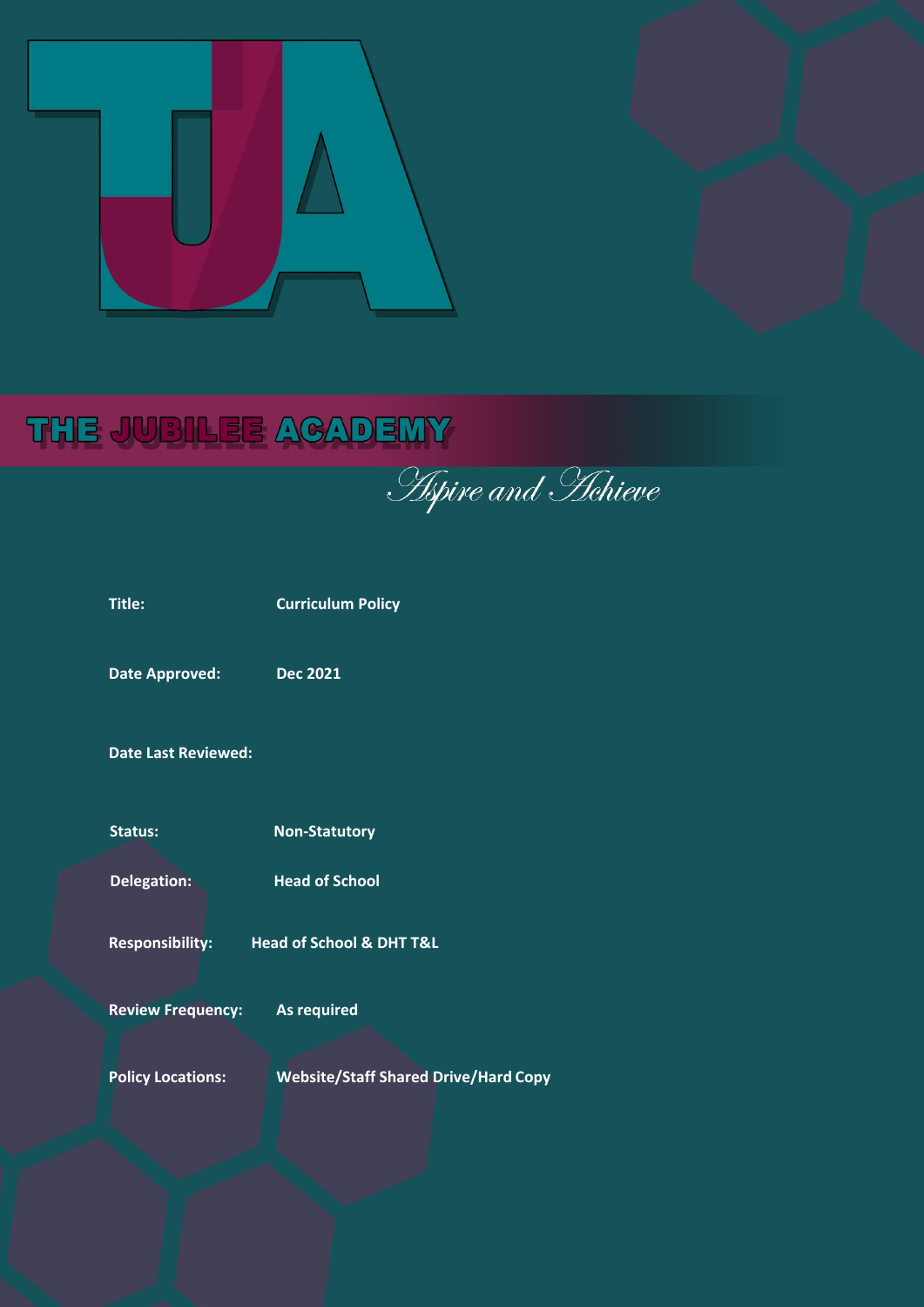

Aspire and Achieve

# **Curriculum Policy**

# **Introduction**

The curriculum can be defined as 'the totality of the lived experiences a student receives as they move through the school'. This policy aims to outline how the curriculum is organised at The Jubilee Academy (TJA) to ensure that all students at our Alternative Provision have improved outcomes and gain the knowledge, skills and understanding required to be successful against both local and national expectations.

The policy encompasses:

- Intent the rationale, purpose and design of the curriculum as a whole;
- Implementation how the curriculum is organised and delivered in our specific context;
- Impact how improvements in pupil knowledge, skills and understanding are measured.

## **Intent**

The Jubilee Academy's goal is to support students who have fallen off the trajectory to 'get back on track' principally by delivering high quality education within a safe, cheerful, structured and stimulating environment.

We recognise that for a small number of students there is a need to provide a different experience of learning to unlock their abilities. TJA offers a smaller-school experience and a more personalised curriculum than is possible in a mainstream high school. This is available to two groups of students:

- Respite pre planned and emergency placements
	- (Years 7 to 10 for a minimum 6 weeks and maximum 2 terms)
- Full time permanent placements to Key Stage 4 only (Years 9,10,11)

We also offer an outreach programme to support students within their home schools.

The Jubilee Academy's vision is to ensure that, in working together with our partnerships and networks, each of our students 'aspires and achieves', fulfils their promise, develops their potential and reaches or exceeds age related expectations. Our approach is characterised by a deep desire to offer new opportunities to our vulnerable students who may have experienced previous difficulties and face barriers to learning. In doing so, we believe in, and expect the very best of, ourselves, the young people, and their families; we value high standards, with focus on excellent attendance and behaviour, maximum effort and full commitment to learning and progress.

These values are demonstrated through a 'tough caring' approach. Strong pastoral provision, quality first teaching and continuing professional development (CPD) for our staff will ensure that students are held into the pace of learning to make accelerated progress.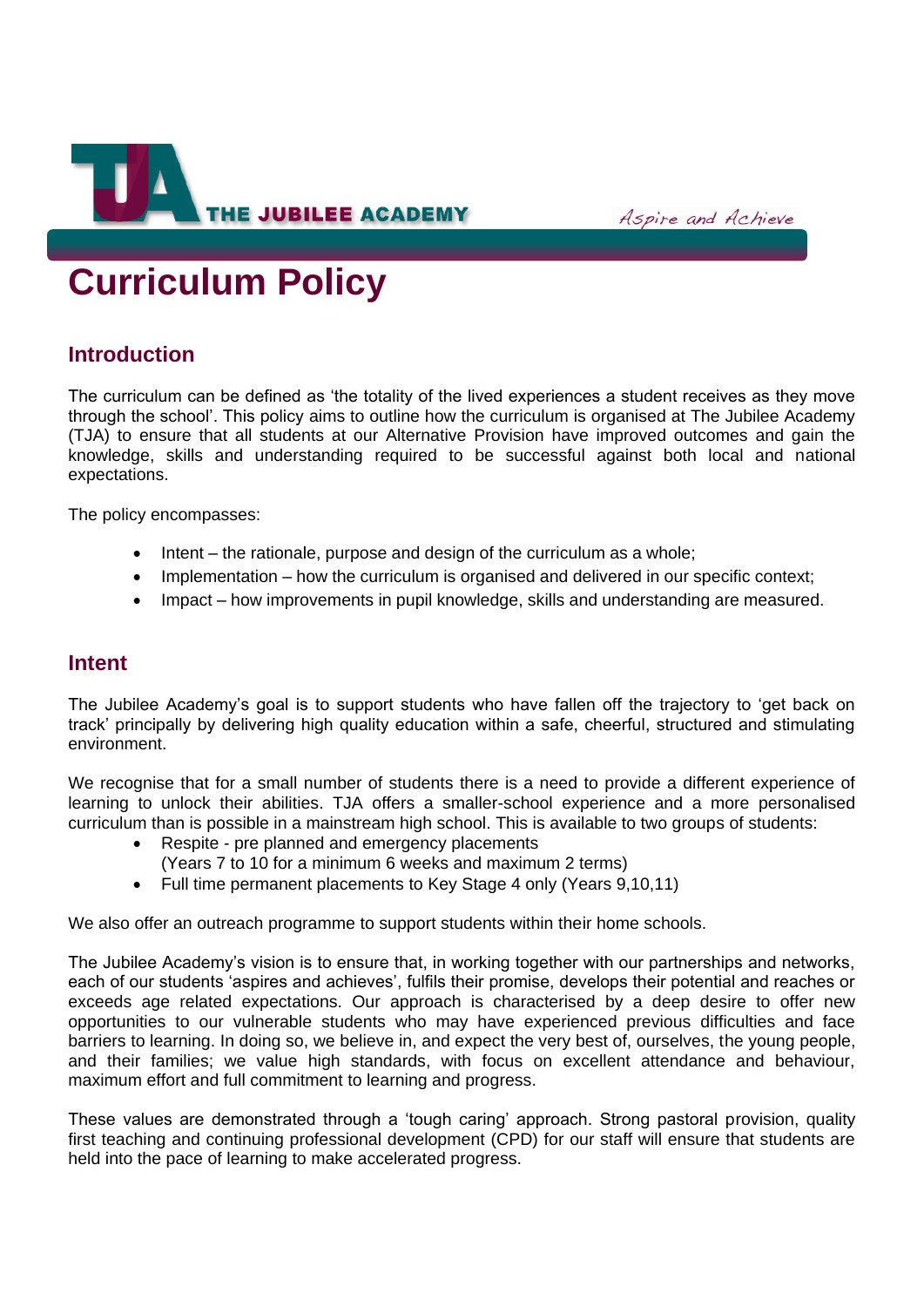Our curriculum is designed to enable students to acquire and to develop a broad range of skills through learning experiences that build their self-awareness, self-esteem and self-confidence.

The curriculum also 'zooms in' on the following essential skills as paramount to supporting young people to fulfil their educational potential by becoming:

- Strong communicators
- Effective at working within a team and able to accept responsibility for their behaviour
- Able to exercise leadership
- Increasingly aware and respectful of British values of democracy, knowing right from wrong and the rule of law, having an appreciation for their own cultural traditions whilst being able to respect the different faiths and beliefs of others
- Preparing for Opportunities, equipping students with employability skills.

## **Respite: Years 7-8**

All students in KS3 will follow a Curriculum that will provide a deep, literacy rich and nurturing climate for learning.

They will pursue a balanced curriculum that includes the core subjects of Mathematics, English and Science. Alongside the core subjects, students will study Creative Media, PE, Drama, RSHE, ICT, History and French or Spanish.

## **Key Stage 4: Years 9/10 - 11**

We ensure breadth and balance is maintained with GCSE choices and give every student the opportunity to develop their passion and interests as they grow.

At KS4 the majority of students study the EBacc curriculum with compulsory subjects of Mathematics, English, Science, History and a modern foreign language.

Alongside this, they study three options of their choice, which includes GCSE, BTEC and CAMNAT options:

#### **Core Subjects -**

GCSE Mathematics, GCSE English Language and Literature, GCSE Combined Sciences

#### **GCSE, BTEC and CAMNAT Options are:**

GCSE Physical Education, GCSE Biology, GCSE Statistics, GCSE Citizenship, GCSE History and GCSE French or Spanish.

CAMNAT Creative i-Media, BTEC First Award Travel and Tourism, BTEC Tech Award Enterprise (Business) and BTEC Tech Award Health and Social Care.

All students will sit at least 8 full GCSE or equivalent qualifications.

The curriculum in KS4 is modular in nature and programmes of study and the content of qualification specifications will be taught in one year. Students who are not ready to undertake terminal exams and assessments in a subject at the end of the year will revisit and further develop essential skills in the following year (if continuing the placement for two years).

Programmes of study and accredited qualifications will have 'currency' with a range of audiences at the next stage in a student's life. Genuine progression opportunities will ensure that when a student acquires a qualification at the appropriate level, they can progress to a range of other meaningful and relevant programmes and accredited courses (for example, from GCSE Maths to GCSE Statistics).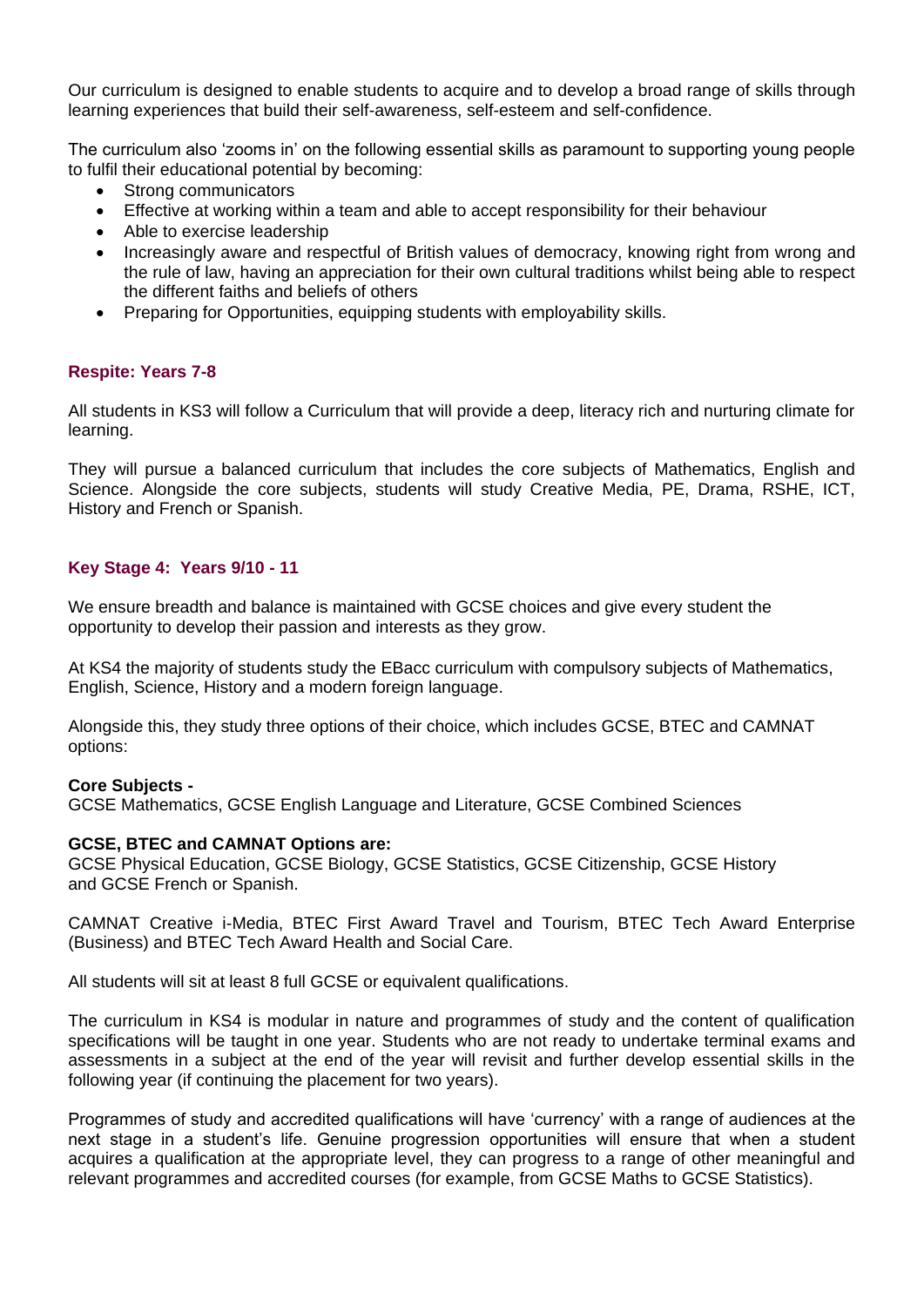All students will have the opportunity to gain accreditation in the English Literature GCSE course by the end of Year 10 which enables their Year 11English program to be less stressful with the now heavy focus on terminal and linear examination and greater focus on the English Language GCSE in Year 11.

We will also offer Community Languages GCSEs to identified students to maximise their achievement and promote the diversity and equal opportunities embedded in the school's highly inclusive Ethos.

All students across the school will follow the PSHRE curriculum for 1 hour per week; spiritual, moral, social and cultural development are central to our whole curriculum as part of developing the whole person.

## **Outreach**

TJA Outreach service aims to provide a comprehensive support and intervention service that will enable mainstream school to better manage those students with SEN and Social Emotional Behaviour and Difficulties or those who may need additional support to help them make expected progress in and out the classroom.

Via targeted input and support, we aim to break down barriers to learning to support students to make progress both within and outside the classroom.

As well as supporting parents, where appropriate we provide educational and social experiences for identified students within schools through external providers.

The goal is to develop students' self-esteem and decision-making skills to enhance confidence in the formal classroom.

## **Implementation**

Many of the students who join The Jubilee Academy will have slowed down or even stalled in their progress. Teaching must be consistently good and often outstanding to accelerate the learning of students so that they catch up and achieve in line with their potential. Accelerated progress is achieved through a whole school strategy focused on progression in skills.

Subject leaders receive appropriate training and support to ensure they have the knowledge and expertise to design and implement their curriculums. The curriculum in each subject area is sequenced to ensure that students can recall prior knowledge and build upon this making connection within and across subjects. Students will revisit previous learning and be able to show their understanding through activities which require application of prior knowledge. They are enabled to learn for the 'long term' and develop their skills of memory with regular opportunities for practice and rehearsal.

Skills for future learning and employment e.g. teamwork, listening and speaking, are developed in all areas of the curriculum. In addition, our curriculum prioritises SMSC and PSHRE and the importance of preparing our people for success and emotional well-being in the wider world.

The curriculum is delivered and implemented via well-planned and engaging lessons, using carefully selected material, which challenge all students whatever their starting point and specific needs. Lessons are individualised and appropriately differentiated and scaffolded to ensure that all students can achieve the highest standards. Teachers are encouraged to become experts in their curriculum areas and embrace a broad repertoire of pedagogical skills to deliver their subject in an engaging and transforming manner.

We are flexible in our approach to grouping students believing one size does not fit all; deciding about mixed ability or setting based on the evidence suggesting which of these will maximise student aspiration and progression.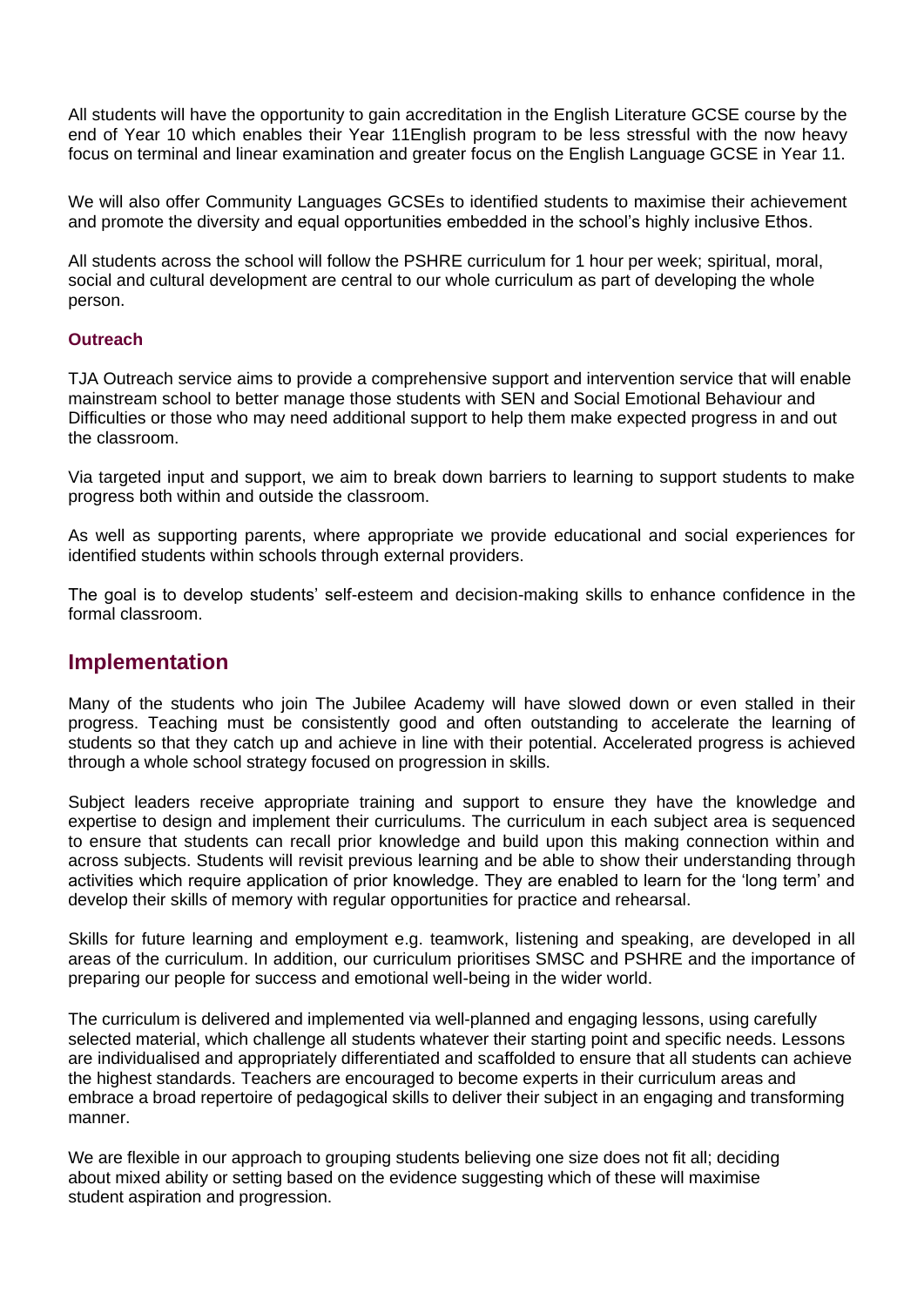Gaps in content in subjects where some knowledge or skill required for current success has not been secured in the past is addressed through lots of opportunities for 'over teaching' through additional specific provision.

At TJA students are supported across three 'waves' of support:

- Wave 1: Effective inclusion of all students in high quality lessons ('quality first teaching');
- Wave 2: Additional specific provision through student participation in targeted, small-group intensive teaching and intervention sessions delivered by teachers and/or Learning Champions – both in and beyond the classroom - so that a student makes accelerated progress;
- Wave 3: Specific targeted approaches for students requiring SEND interventions (That which is additional to or different from a differentiated curriculum). \*

## **THREE WAVES OF INTERVENTION**



\*TJA brings expert professionals from different sectors and disciplines together to provide an integrated way of working to support students and their families. External agencies provide specialist support across a whole range of areas including emotional and mental health, drugs and substance misuse, sexual health and well-being, smoking cessation and gangs and county lines.

Assessment is at the centre of an effective curriculum. Teachers regularly check work and address misconceptions and gaps in learning to ensure all students' learning needs are met. They direct students to the next steps in their learning through written and oral feedback. Students' complete homework tasks that reinforce the skills and activities already experienced and prepare them for the next steps in their learning.

The curriculum will be supported by appropriate continuing professional development for teachers, and the school will endeavour to make available appropriate resources to support effective teaching and learning.

Students are entitled to experience the curriculum as a positive and enjoyable means of learning.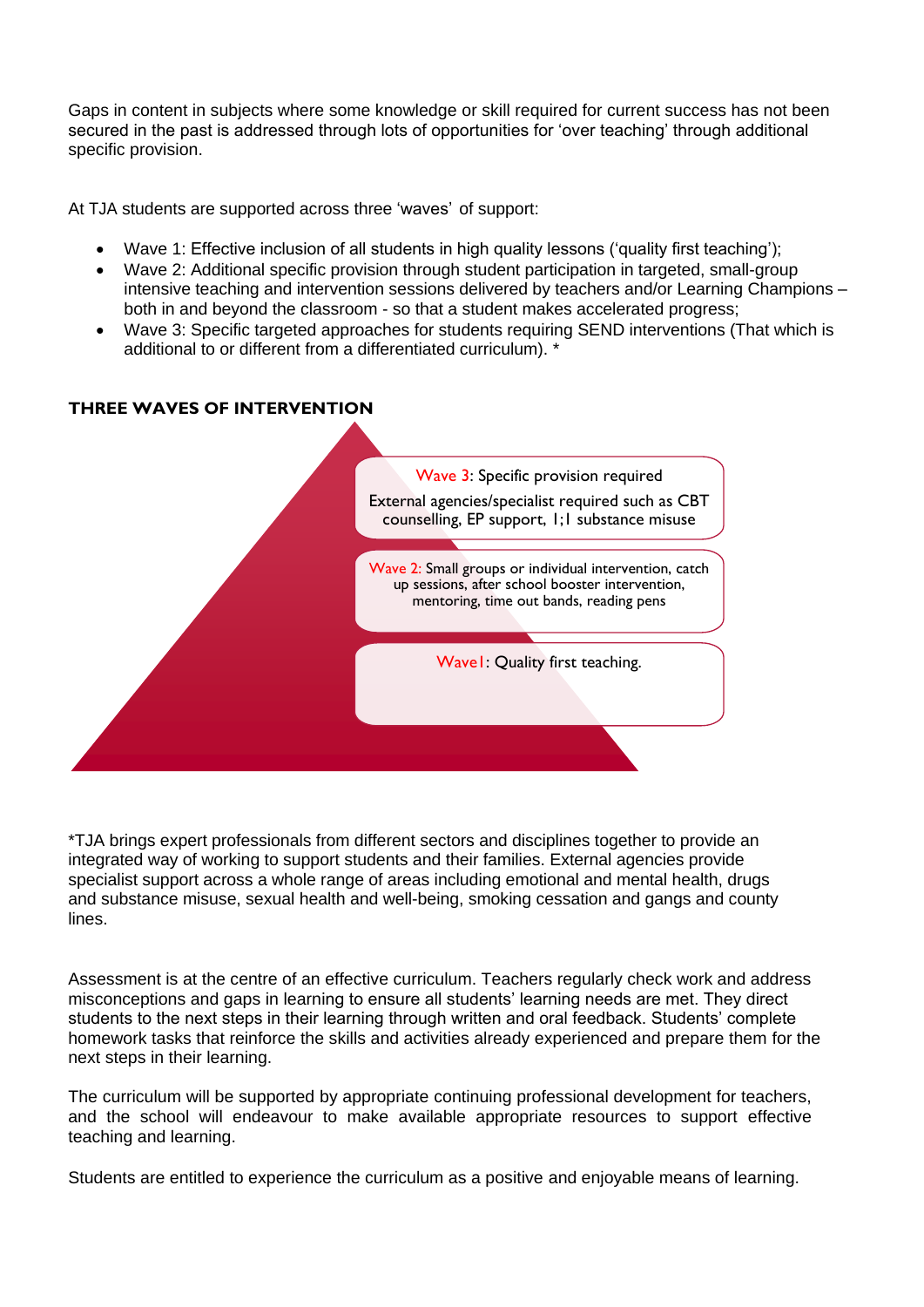**Our teaching and learning; homework and assessment policies set out in detail how we will achieve the above aims.**

#### **Outreach Implementation**

TJA will work in accordance with the SEN policy to support students referred on the outreach programme. Each school will be given allocated time slots base on their specific requirements which will be reviewed jointly. The allocation of work with student and staff will be approached in a well-structured and systematic way which will be negotiated between the outreach coordinator and the designated teacher at each school.

Outreach Commissioning schools choose for their students either a aximum of 3 hours per week for a term or 3 hours per week for a year.

KS3 outreach provision will offer:

- Therapeutic Interventions /Workshops(art, drama, self-esteem)
- Talking therapy: counselling, mentoring, CBT,
- Raising aspirations: trips and workshops
- Parental Support Programme

KS4 outreach provision offer:

- Small group workshops
- **•** Study Skills workshops
- Therapeutic Interventions /Workshops(art, self-esteem ,resilience emotional wellbeing)
- Talking therapy: counselling, mentoring, CBT
- Raising aspirations: trips and university workshops

Joint planning will form an essential aspect of the work between TJA and each individual school. This will help to identify individual intervention required by each school, set targets, agreed action plans and individual responsibilities.

#### **Beyond the classroom**

We provide many opportunities that extend beyond the classroom which enrich the school experience and broaden students' horizons. These activities not only develop students' interests in the outside world, but also enhance self-confidence and personal skills.

The 'Beyond the Classroom' out-of-hours Programme has a range of engaging and educational activities that we encourage students to take part in including table tennis, games and homework club.

Students are also prepared for life after TJA, going onto higher education and beyond, and provided with one-to-one career guidance and support. During Year 10, all students are given the opportunity to take part in our vital and enriching work experience scheme. Our careers leader works with students to find suitable placements and prepare students for the experience. TJA's 'Preparing for Opportunities' event for all Year 11 students equips them with the skills necessary for attending interviews and formal presentations. They are also supported with CV writing workshops and taken to attend Higher Education Open Days.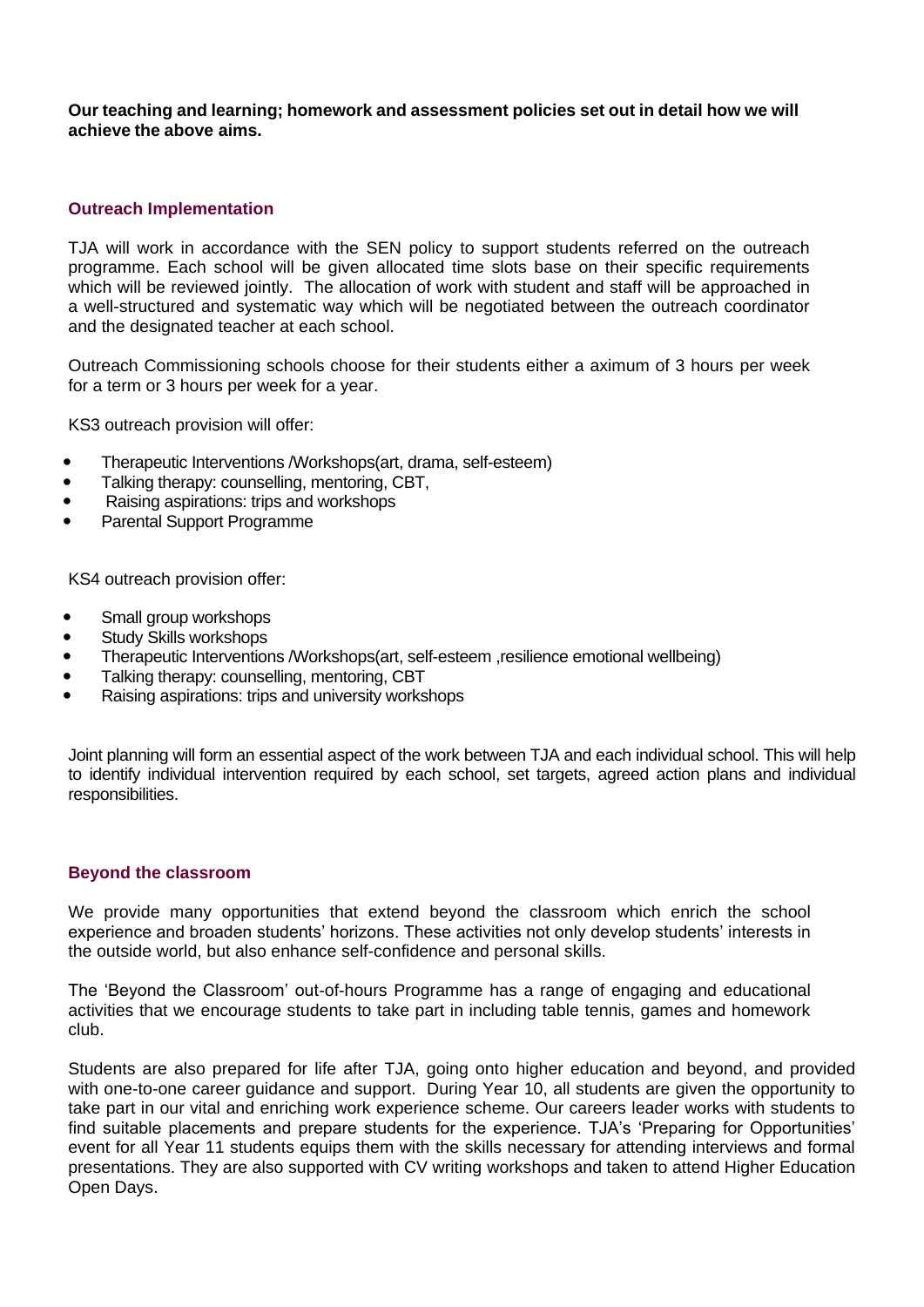As part of our caring approach, we value time spent talking and listening to our students at Breakfast Club a part of Tutor time. 20 minutes spent daily with tutors at start of day helps to ensure student engagement and allows for ongoing individual student support, and this is further bolstered by our mentoring programme.

Through Student voice, students are empowered to share who they are, what they believe in, and why they believe what they do, whilst our ambassador programme encourages students to aspire to positions of responsibility and leadership.

## **Impact**

- The curriculum should make a significantly positive contribution to the Personal Development of all students.
- All groups of students can access the curriculum and achieve high quality outcomes both in lessons and at end points e.g., formal assessment and public examinations.
- The acquisition of knowledge, skills and understanding in each subject will be measured using formative and summative teacher assessment.
- In Key Stage 3, attainment and progress will be measured using subject-specific diagnostic assessments against baseline entry starting points.
- In Key stage 4, attainment and progress in each subject will be measured by GCSE outcomes against baseline and KS2 trajectory.
- The effectiveness and delivery of our curriculum is reviewed through our termly monitoring, evaluation and review (M.E.R.) system.
- The success of respite placements will be indicated using respite transition tracking following reintegration back to the home school.
- The success of careers information, education and guidance will be indicated using post- 16 destination data.
- Outreach review meetings will be carried out to discuss progress, closure, targets, and issues arising and to help inform future planning.
- All departmental areas review regularly as part of their self-evaluation processes, the successful delivery of their curriculum supplemented by internal and where necessary external reviews to provide necessary impartial challenge and support.
- Regularly audit our provision seeking where appropriate, the views of all stakeholders, including students, parents, staff and governors.
- Annual home-school commissioner's review and individual case studies explore sample student progress and development over time.

## **Important Documents to refer to:**

This policy should be read in conjunction with:

- Teaching and Learning Policy
- Assessment, recording and reporting policy
- Marking Policy
- Attendance Policy
- **Behaviour Policy**
- Safeguarding and Child Protection Policy
- Admissions Policy
- **Outreach Policy**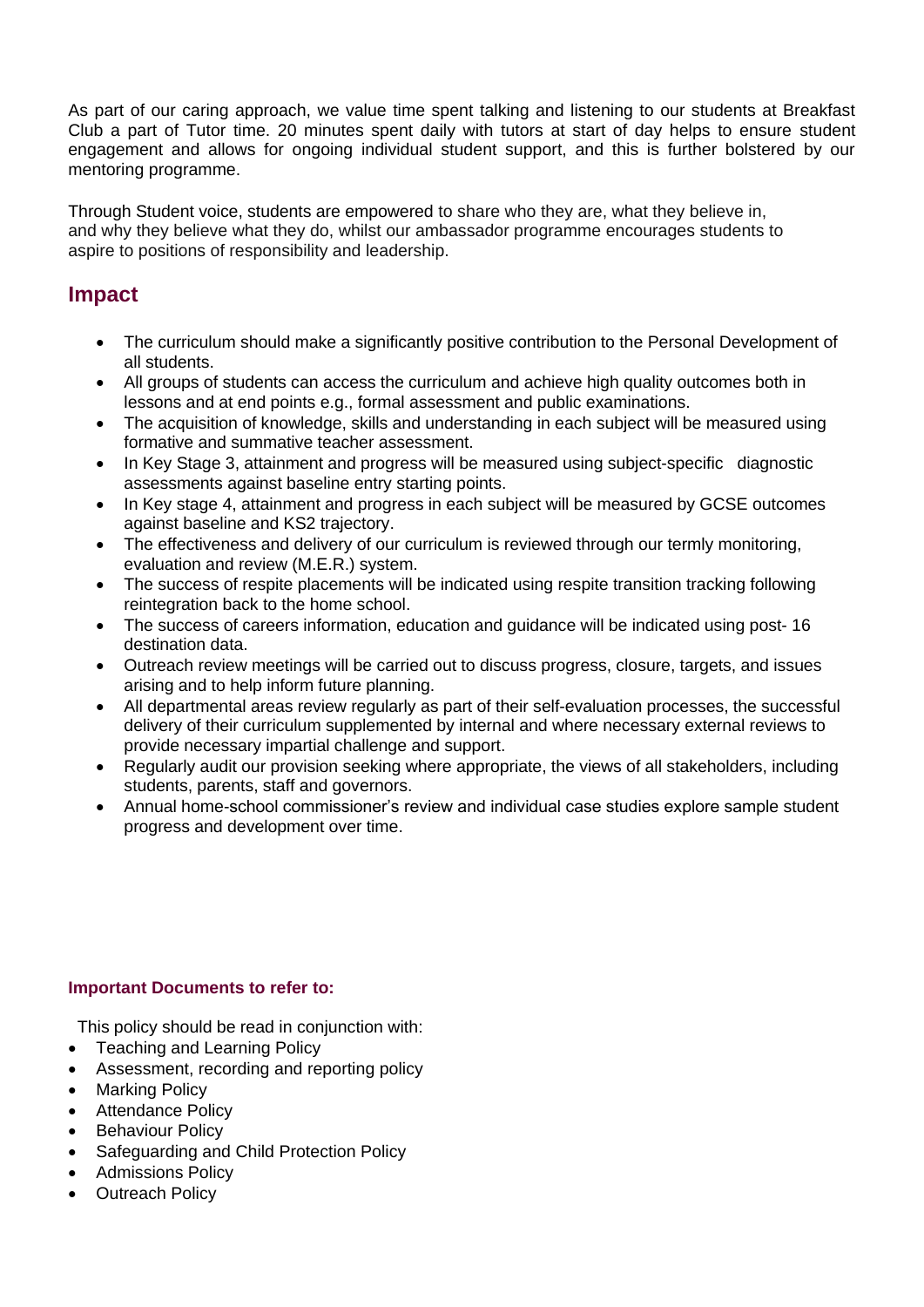- Careers Provider access policy
- RSHE Policy
- Homework Policy
- Student Voice Policy
- PHSRE Policy
- SRE Policy
- RE & Collective worship policy
- Curriculum Website documents
- Curriculum and Assessment Plans
- Options booklet
- School prospectus
- School Improvement Plan
- OFSTED research document: An investigation into how to assess the quality of education through curriculum intent, implementation and impact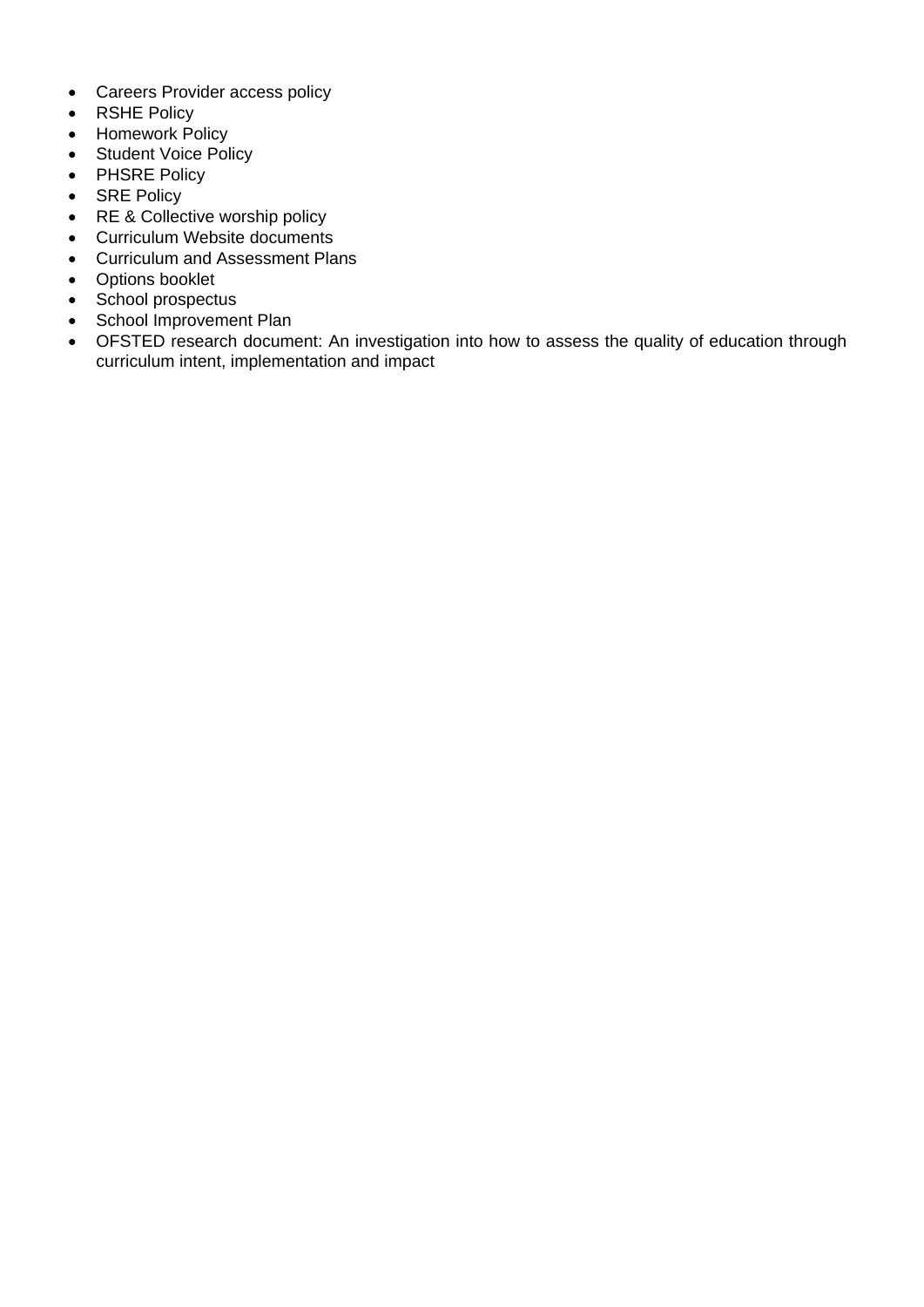## **KS3 Curriculum**

| <b>Subjects</b>                             | No. of Periods/Fortnight |
|---------------------------------------------|--------------------------|
| <b>Maths</b>                                | $6\phantom{1}$           |
| <b>English</b>                              | $6\overline{6}$          |
| Science                                     | $6\phantom{a}$           |
| <b>Performing Arts</b>                      | $6\phantom{1}$           |
| MFL Option (French & Spanish)               | $\overline{2}$           |
| <b>PSHRE</b>                                | $\overline{2}$           |
| PE.                                         | $6\phantom{a}$           |
| <b>ICT</b>                                  | $6\phantom{1}$           |
| <b>Creative Media</b>                       | $\overline{4}$           |
| Humanities (Philosophy, Geography, History) | $6\phantom{1}6$          |
| <b>Total</b>                                | 50                       |

## **KS4 Curriculum**

| Subjects                      | No. of Periods/Week |
|-------------------------------|---------------------|
| Maths                         | 8                   |
| English + Literature          | 8                   |
| Double Science                | 8                   |
| <b>PSHRE</b>                  | $\overline{2}$      |
| MFL Option (French & Spanish) | $\overline{2}$      |
| Option A                      | 8                   |
| Option B                      | $6\phantom{1}6$     |
| Option C                      | 8                   |
| Total                         | 50                  |